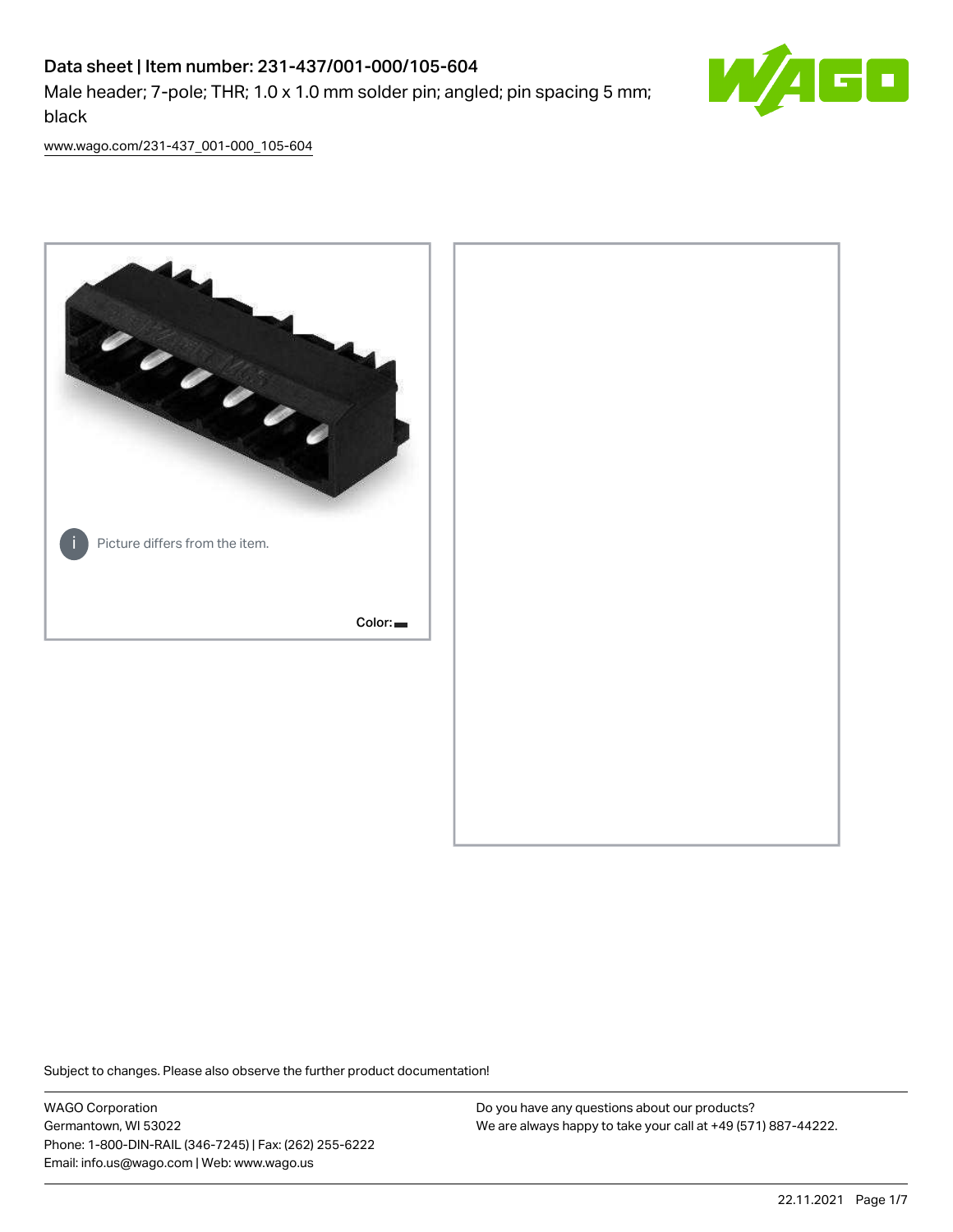

```
Dimensions in mm
```

```
L = (pole no. -1) x pin spacing +8.2 mm
```
 $L_1 = L + 4.8$  mm

```
L_2 = L_1 + 7.2 mm
```
#### Item description

- **THR** male headers for reflow soldering in SMT applications
- $\blacksquare$ Available in tape-and-reel packaging for automated pick-and-place PCB assembly
- $\blacksquare$ Also available in bulk packaging for manual placement
- $\blacksquare$ Male headers may be mounted horizontally or vertically

Subject to changes. Please also observe the further product documentation!

WAGO Corporation Germantown, WI 53022 Phone: 1-800-DIN-RAIL (346-7245) | Fax: (262) 255-6222 Email: info.us@wago.com | Web: www.wago.us

Do you have any questions about our products? We are always happy to take your call at +49 (571) 887-44222.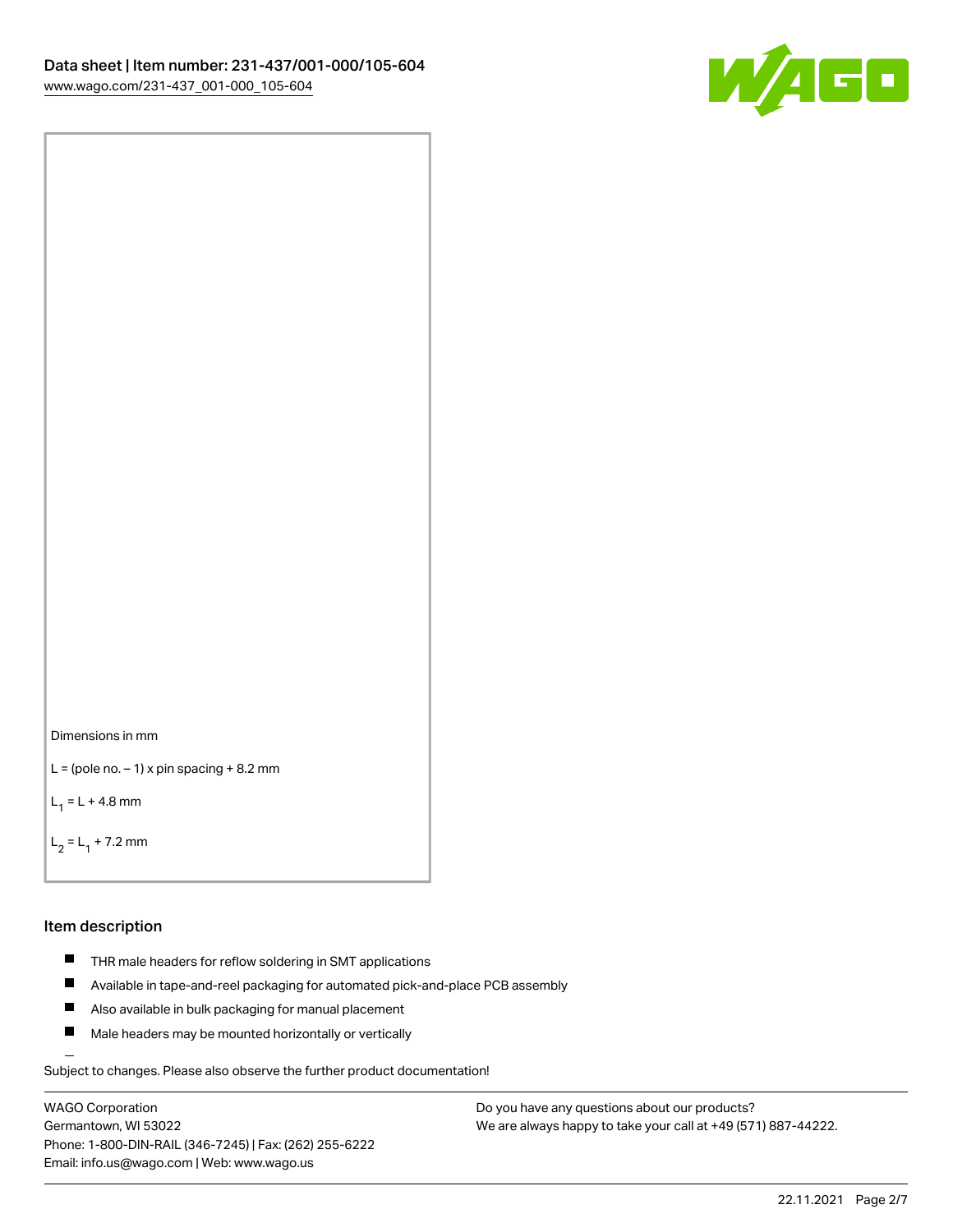

**Now With coding fingers** 

## Data Notes

| Safety information 1 | The <i>MCS – MULTI CONNECTION SYSTEM</i> includes connectors<br>without breaking capacity in accordance with DIN EN 61984. When<br>used as intended, these connectors must not be connected<br>/disconnected when live or under load. The circuit design should<br>ensure header pins, which can be touched, are not live when<br>unmated. |
|----------------------|--------------------------------------------------------------------------------------------------------------------------------------------------------------------------------------------------------------------------------------------------------------------------------------------------------------------------------------------|
| Variants:            | Other pole numbers<br>Gold-plated or partially gold-plated contact surfaces<br>Other versions (or variants) can be requested from WAGO Sales or<br>configured at https://configurator.wago.com/                                                                                                                                            |

## Electrical data

## IEC Approvals

| Ratings per                 | IEC/EN 60664-1                                            |
|-----------------------------|-----------------------------------------------------------|
| Rated voltage (III / 3)     | 320 V                                                     |
| Rated surge voltage (III/3) | 4 <sub>kV</sub>                                           |
| Rated voltage (III/2)       | 320 V                                                     |
| Rated surge voltage (III/2) | 4 <sub>kV</sub>                                           |
| Nominal voltage (II/2)      | 630 V                                                     |
| Rated surge voltage (II/2)  | 4 <sub>k</sub> V                                          |
| Rated current               | 12A                                                       |
| Legend (ratings)            | (III / 2) ≙ Overvoltage category III / Pollution degree 2 |

## UL Approvals

| Approvals per                  | UL 1059 |
|--------------------------------|---------|
| Rated voltage UL (Use Group B) | 300 V   |
| Rated current UL (Use Group B) | 10 A    |
| Rated voltage UL (Use Group D) | 300 V   |
| Rated current UL (Use Group D) | 10 A    |

## Ratings per UL

| Rated voltage UL 1977 | 600 V |
|-----------------------|-------|
| Rated current UL 1977 | 10 A  |

| <b>WAGO Corporation</b>                                | Do you have any questions about our products?                 |  |
|--------------------------------------------------------|---------------------------------------------------------------|--|
| Germantown, WI 53022                                   | We are always happy to take your call at +49 (571) 887-44222. |  |
| Phone: 1-800-DIN-RAIL (346-7245)   Fax: (262) 255-6222 |                                                               |  |
| Email: info.us@wago.com   Web: www.wago.us             |                                                               |  |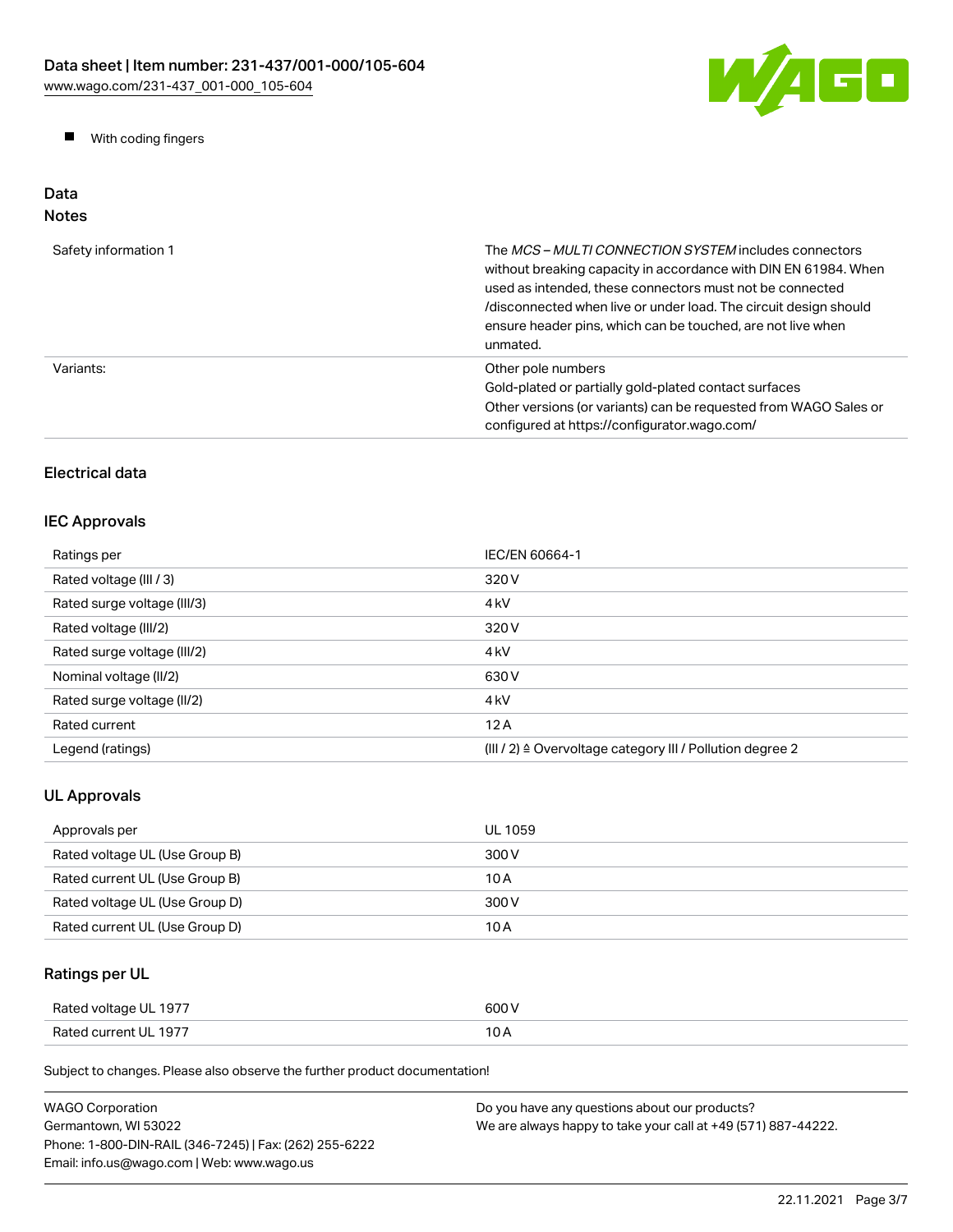

## CSA Approvals

| Approvals per                          | <b>CSA</b>                 |  |
|----------------------------------------|----------------------------|--|
| Rated voltage CSA (Use Group B)        | 300V                       |  |
| Rated current CSA (Use Group B)        | 10A                        |  |
| Rated voltage CSA (Use Group D)        | 300V                       |  |
| Rated current CSA (Use Group D)        | 10A                        |  |
| <b>Connection data</b>                 |                            |  |
| Total number of potentials             | $\overline{7}$             |  |
| Number of connection types             | 1                          |  |
| Number of levels                       | 1                          |  |
| <b>Connection 1</b><br>Number of poles | $\overline{7}$             |  |
| Physical data                          |                            |  |
| Pin spacing                            | 5 mm / 0.197 inch          |  |
| Width                                  | 38.2 mm / 1.504 inch       |  |
| Height                                 | 10.8 mm / 0.425 inch       |  |
| Height from the surface                | 8.4 mm / 0.331 inch        |  |
| Depth                                  | 12 mm / 0.472 inch         |  |
| Solder pin length                      | $2.4 \, \text{mm}$         |  |
| Solder pin dimensions                  | $1 \times 1$ mm            |  |
| Plated through-hole diameter (THR)     | $1.4$ <sup>(+0.1)</sup> mm |  |

#### Plug-in connection

| Contact type (pluggable connector) | Male connector/plug |
|------------------------------------|---------------------|
| Connector (connection type)        | for PCB             |
| Mismating protection               | No                  |
| Mating direction to the PCB        | 0°                  |
| Locking of plug-in connection      | Without             |

## PCB contact

| <b>PCB Contact</b>     | THR                                      |
|------------------------|------------------------------------------|
| Solder pin arrangement | over the entire male connector (in-line) |

| <b>WAGO Corporation</b>                                | Do you have any questions about our products?                 |
|--------------------------------------------------------|---------------------------------------------------------------|
| Germantown, WI 53022                                   | We are always happy to take your call at +49 (571) 887-44222. |
| Phone: 1-800-DIN-RAIL (346-7245)   Fax: (262) 255-6222 |                                                               |
| Email: info.us@wago.com   Web: www.wago.us             |                                                               |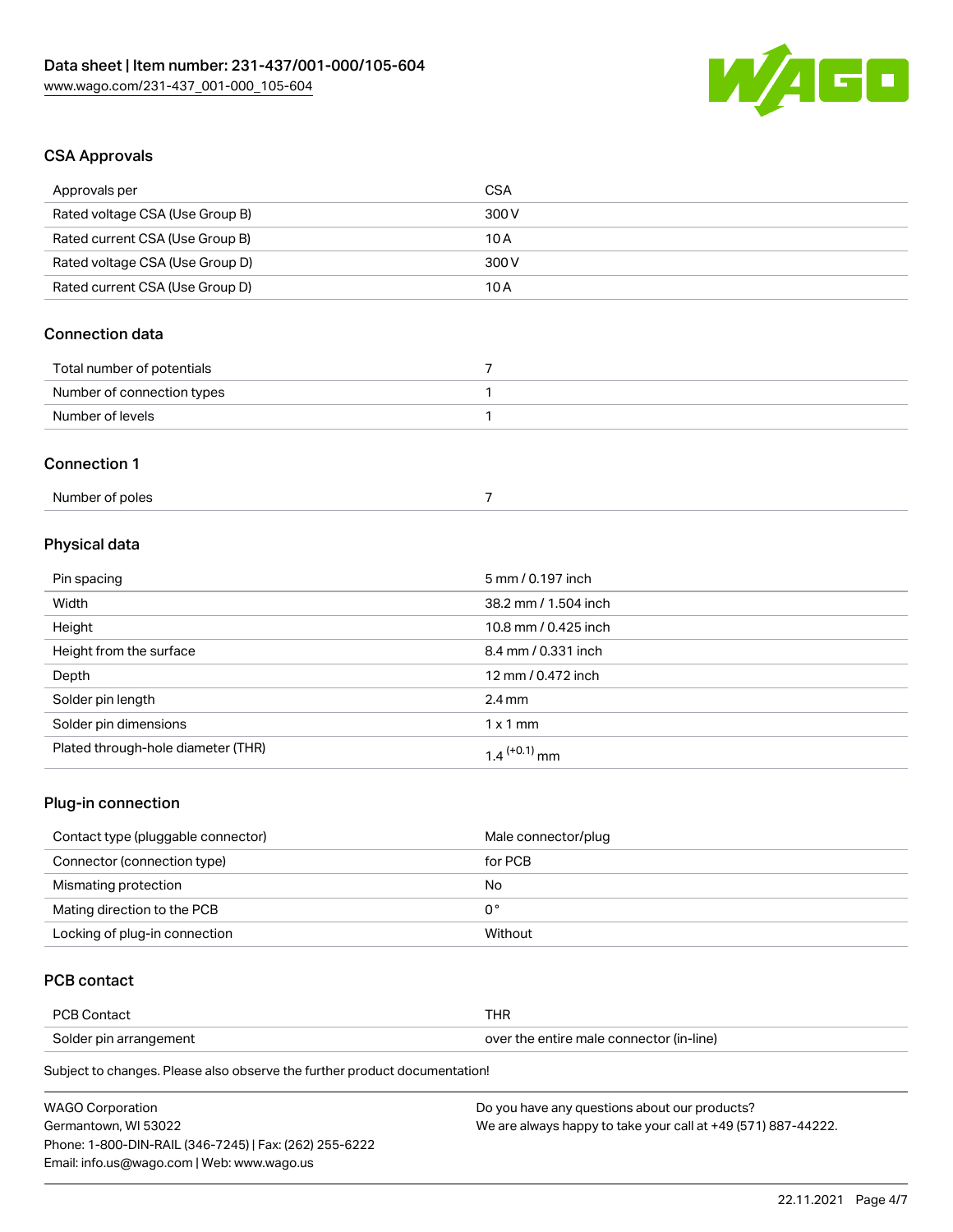

Number of solder pins per potential 1

#### Material data

| Color                       | black                                 |
|-----------------------------|---------------------------------------|
| Material group              |                                       |
| Insulation material         | Polyphthalamide (PPA GF)              |
| Flammability class per UL94 | V <sub>0</sub>                        |
| Contact material            | Electrolytic copper $(E_{\text{Cl}})$ |
| Contact plating             | tin-plated                            |
| Fire load                   | 0.039 MJ                              |
| Weight                      | 2.2 g                                 |

#### Environmental requirements

Limit temperature range  $-60... +100 °C$ 

#### Commercial data

| PU (SPU)              | 100 Stück     |
|-----------------------|---------------|
| Packaging type        | box           |
| Country of origin     | PL            |
| <b>GTIN</b>           | 4050821844952 |
| Customs tariff number | 85366990990   |

#### Approvals / Certificates

#### Country specific Approvals

| Logo | Approval                               | <b>Additional Approval Text</b> | Certificate<br>name |
|------|----------------------------------------|---------------------------------|---------------------|
|      | CВ<br><b>DEKRA Certification B.V.</b>  | IEC 61984                       | NL-39756            |
|      | <b>CSA</b><br>DEKRA Certification B.V. | C <sub>22.2</sub>               | LR 18677-<br>25     |

#### Ship Approvals

|      |                             |                          | Certificate |
|------|-----------------------------|--------------------------|-------------|
| Logo | Approval                    | Additional Approval Text | name        |
|      | <b>ABS</b>                  | $\overline{\phantom{a}}$ | $19-$       |
|      | American Bureau of Shipping |                          | HG1869876-  |

| <b>WAGO Corporation</b>                                | Do you have any questions about our products?                 |
|--------------------------------------------------------|---------------------------------------------------------------|
| Germantown, WI 53022                                   | We are always happy to take your call at +49 (571) 887-44222. |
| Phone: 1-800-DIN-RAIL (346-7245)   Fax: (262) 255-6222 |                                                               |
| Email: info.us@wago.com   Web: www.wago.us             |                                                               |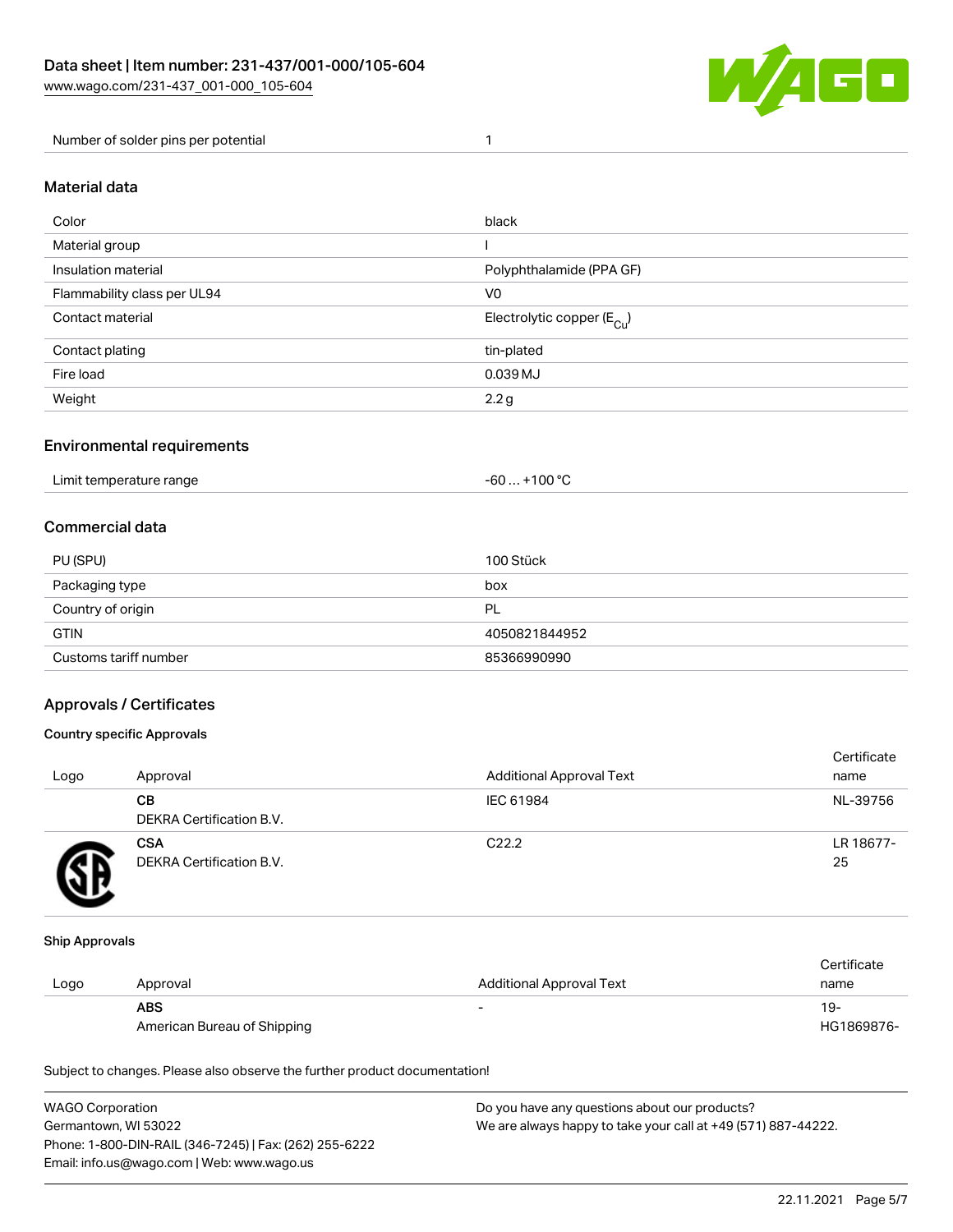



# PDA

| <b>UL-Approvals</b> |                                                                                                          |                                 |                              |
|---------------------|----------------------------------------------------------------------------------------------------------|---------------------------------|------------------------------|
|                     |                                                                                                          |                                 | Certificate                  |
| Logo                | Approval                                                                                                 | <b>Additional Approval Text</b> | name                         |
|                     | UL<br>Underwriters Laboratories Inc.                                                                     | <b>UL 1059</b>                  | E45172                       |
|                     | <b>UR</b><br>Underwriters Laboratories Inc.                                                              | <b>UL 1977</b>                  | E45171                       |
| Counterpart         | Item no.231-107/026-000<br>Female plug; 7-pole; 12 AWG max; pin spacing 5 mm; 1 conductor per pole; gray |                                 | www.wago.com/231-107/026-000 |
| Coding              | <b>Optional accessories</b>                                                                              |                                 |                              |
| Intermediate plate  |                                                                                                          |                                 |                              |
|                     | Item no.: 231-500<br>Spacer; for formation of groups; light gray                                         |                                 | www.wago.com/231-500         |
| Coding              |                                                                                                          |                                 |                              |

#### Item no.: 231-129 ntem no.: 231-129<br>Coding key; snap-on type; light gray [www.wago.com/231-129](http://www.wago.com/231-129)

## Downloads Documentation

| <b>Additional Information</b> |            |                 |          |
|-------------------------------|------------|-----------------|----------|
| Technical explanations        | 2019 Apr 3 | pdf<br>2.0 MB   | Download |
| THR Soldering Process         |            | pdf<br>548.2 kB | Download |

| <b>WAGO Corporation</b>                                | Do you have any questions about our products?                 |  |
|--------------------------------------------------------|---------------------------------------------------------------|--|
| Germantown, WI 53022                                   | We are always happy to take your call at +49 (571) 887-44222. |  |
| Phone: 1-800-DIN-RAIL (346-7245)   Fax: (262) 255-6222 |                                                               |  |
| Email: info.us@wago.com   Web: www.wago.us             |                                                               |  |